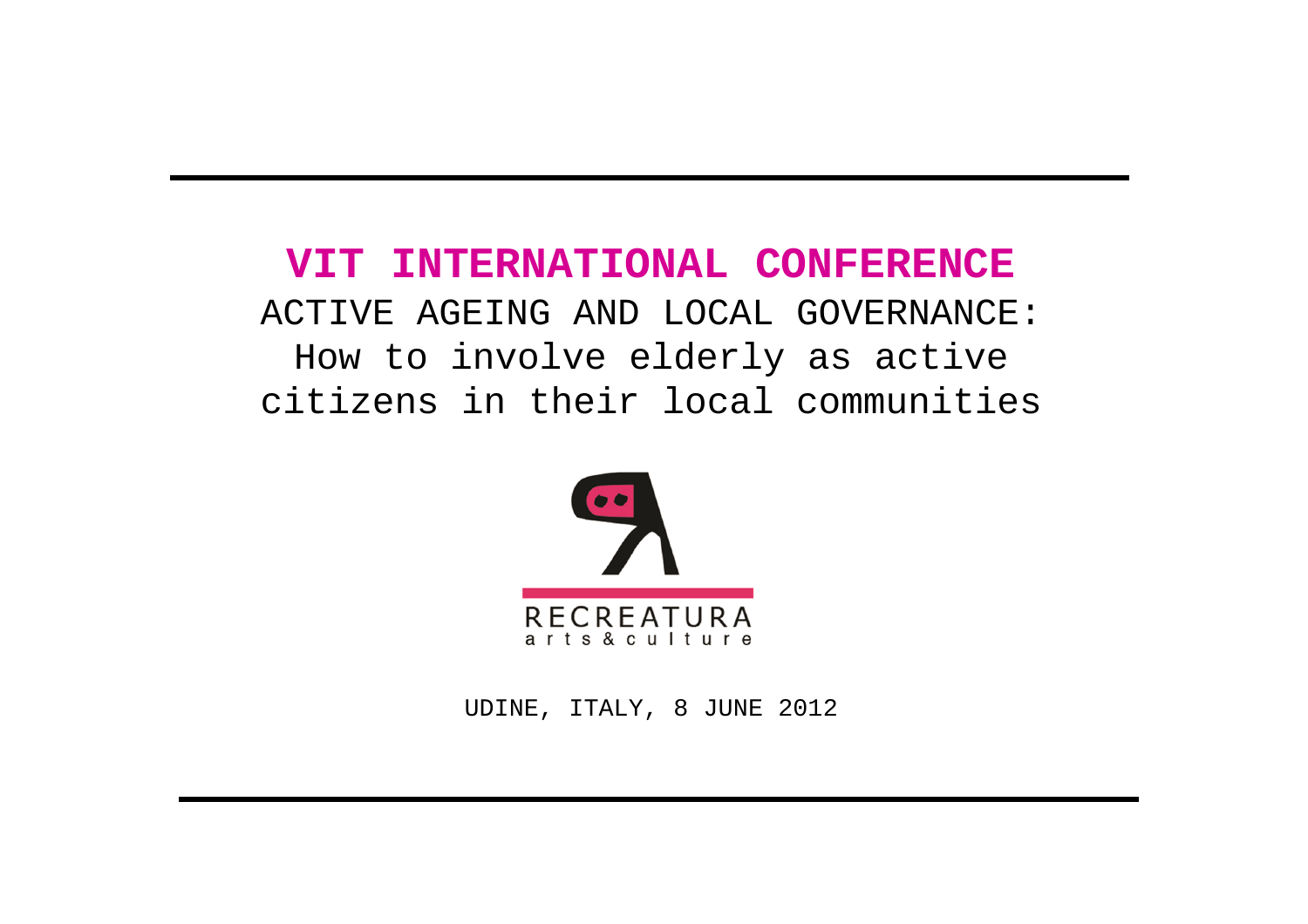

**WHAT WE DO** 

#### **WHAT IS RECREATURA?**

### **► RECREATURA\_arts&culture**

was created in December <sup>2008</sup> when <sup>a</sup> group of like-minded Europeans decided to start something they'd all been longing for in Valencia, Spain: <sup>a</sup> European association dedicated to the idea of **ACTIVE EUROPEAN CITIZENSHIP THROUGH THE ORGANIZATION OF INNOVATIVE AND CREATIVE CULTURAL EVENTS**.

**►**We organise<br>Ardisciplinary **EVENTS** thematic, interdisciplinary **EVENTS AND PROJECTS** at local, national and European level.

**►** Using different forms of art and culture as means to raise awareness on themes of **ACTIVE**  $SUSTAINABILITY$ **PARTICIPATION**

**►** Our **EVENTS** include visual arts, literature, music, performing arts, wine and food, and often take place in up-and-coming venues or other unknown areas of the city.

Active member of the Active member of the<br>WORK OF THE ANNA-LINDH-**SPANISH NETWORK OF THE ANNA-LINDH-FOUNDATION**; setting up new contacts in the Mediterranean (Morocco)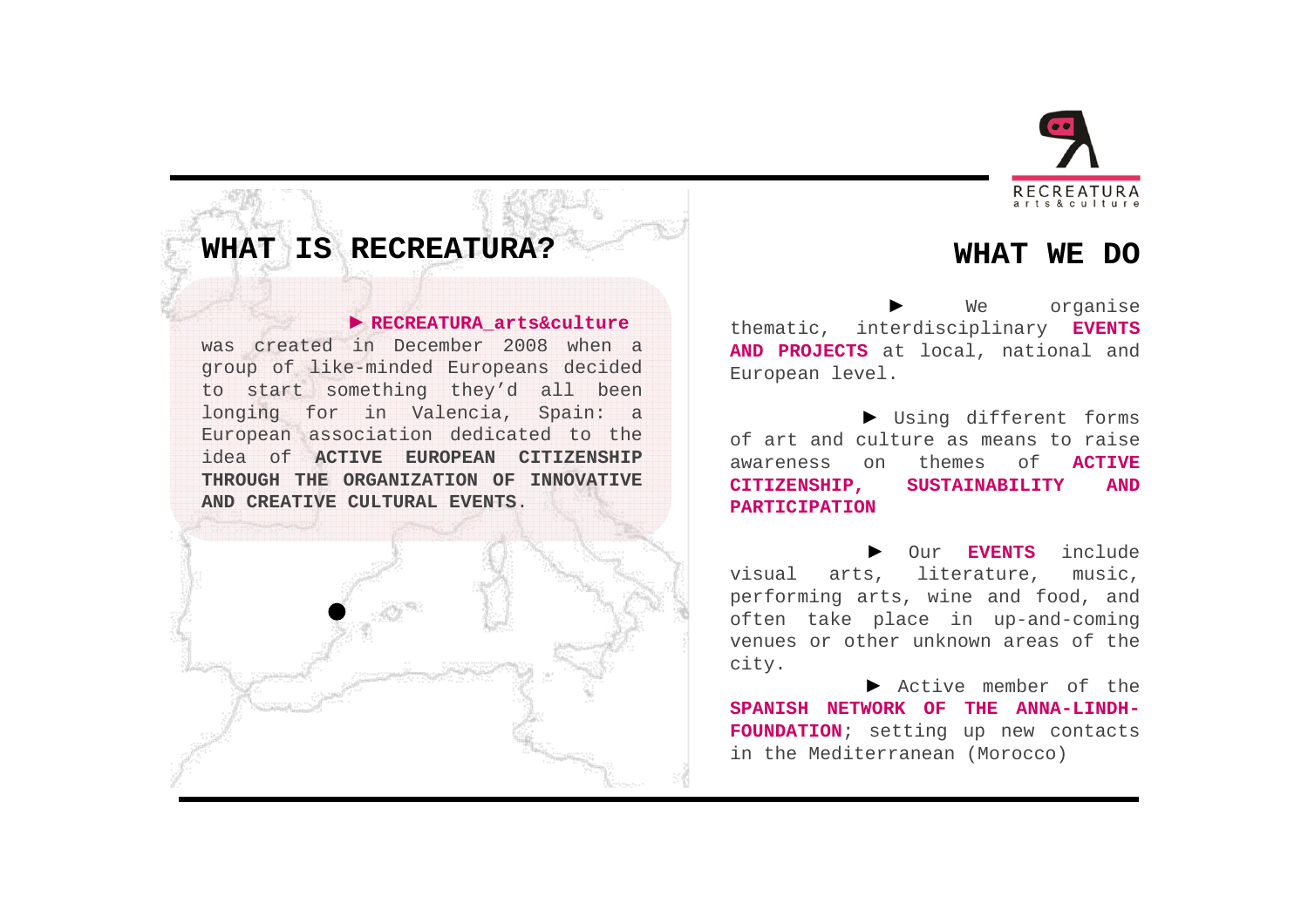

# **OUR TEAM**

**►** Our **TEAM** is **INTERDISCIPLINARY** and completely European! We are working with art curators, communication and European<br>experts. architects. film-makers and experts, architects, film-makers designers. WE ARE <sup>A</sup> CORE GROUP OF FOUR PEOPLE IN THE GOVERNING BOARD PLUS ABOUT <sup>10</sup> VOLUNTEERS.



**CURRENT PROJECTS AND HOW THEY CAN BE LINKED WITH ACTIVE AGEING**

# **► VIT LOCAL EVENT ON 2-3 MARCH**

**► CONFERENCE** on "Volunteering in times of crisis"

**► WE REACHED MORE THAN <sup>100</sup> PARTICIPANTS** from Valencia and Europe aged between <sup>18</sup> and 65!

OFFICIAL CONFERENCE PART **OFFICIAL CONFERENCE PART** then thematic workshops on education, gender issues, foreign citizens, urban issues and the social media

**► EXHIBITIONS, PUBLIC BREAKFAST AND CONCERT/FINAL PARTY**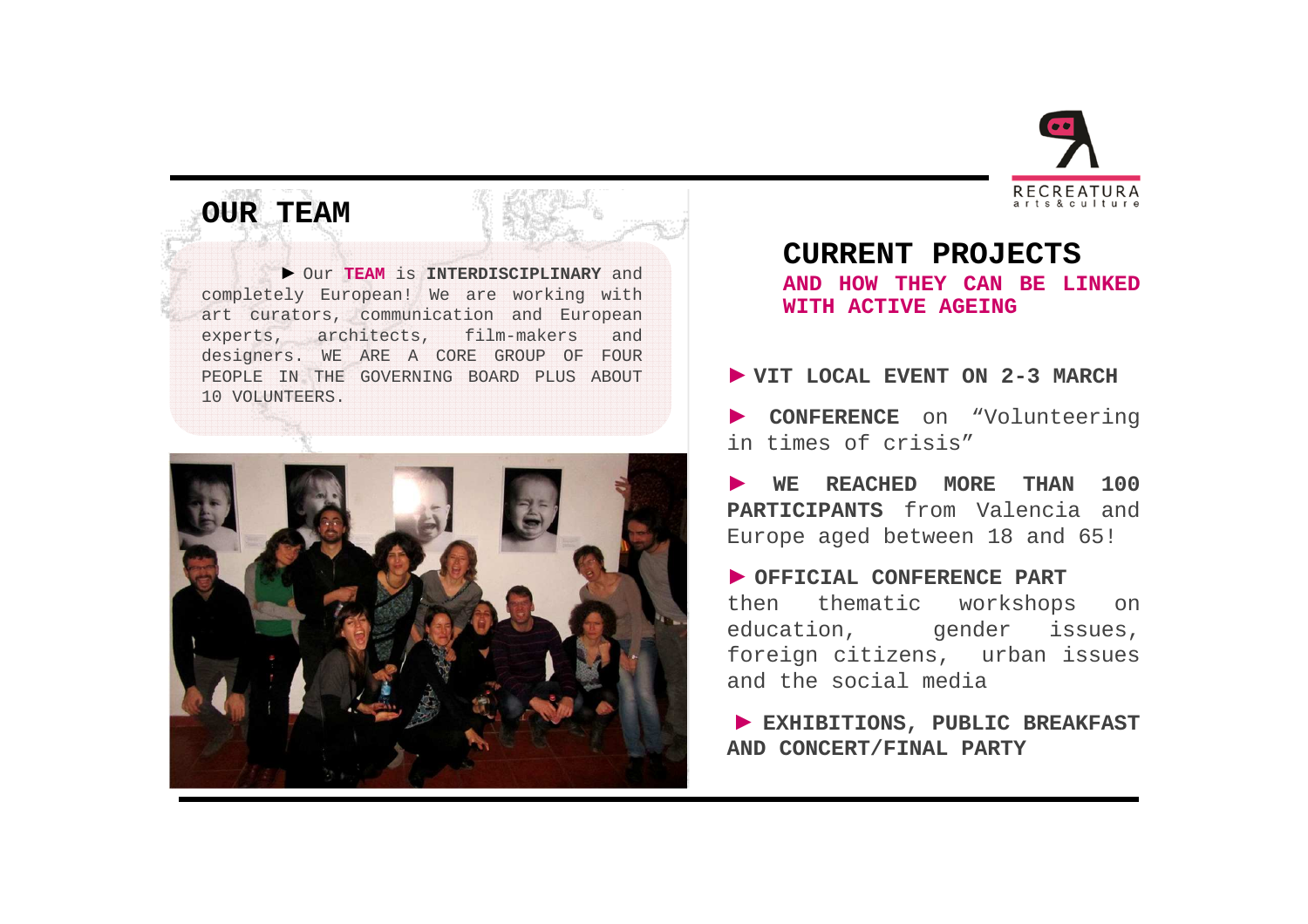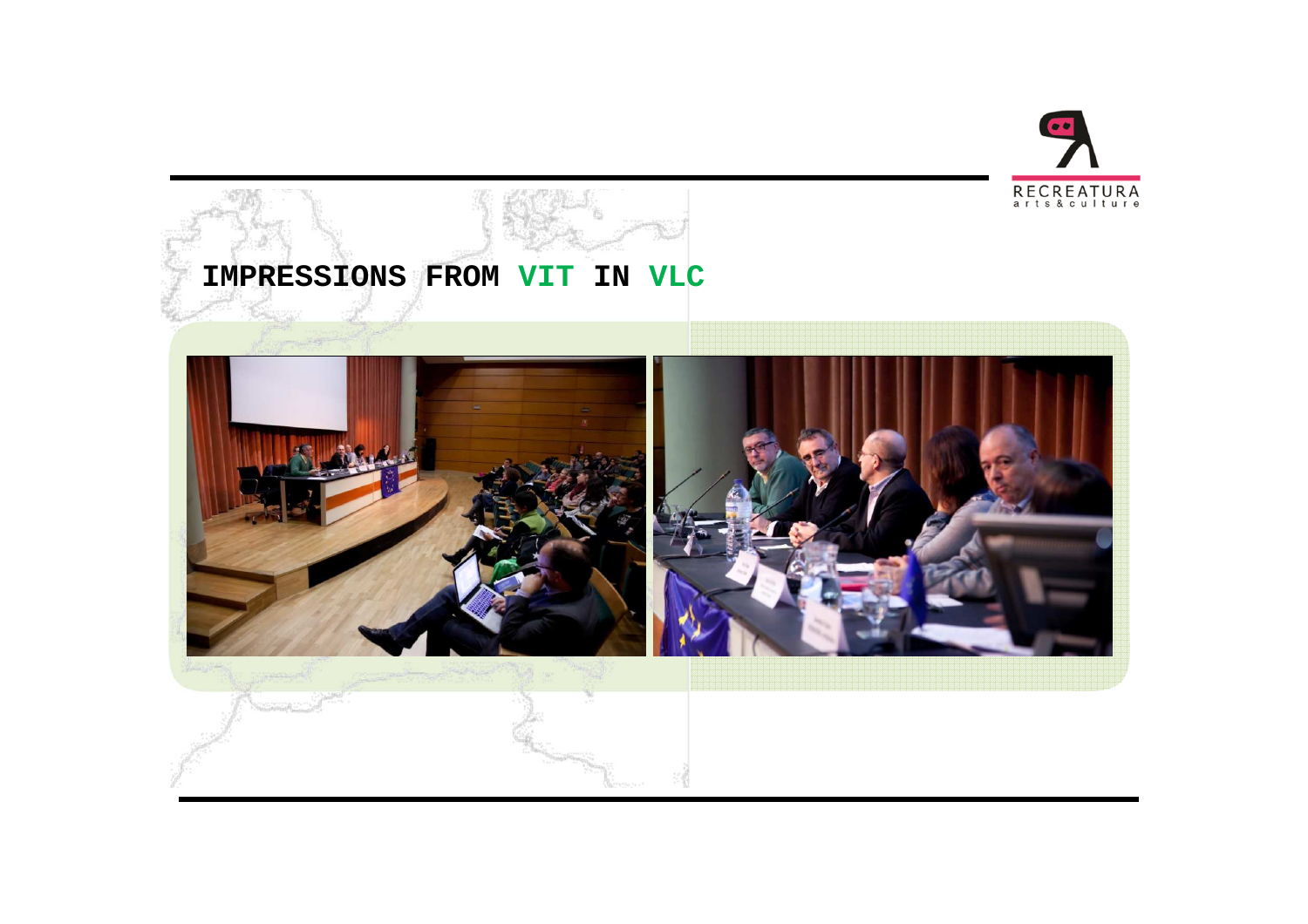

 $\bullet$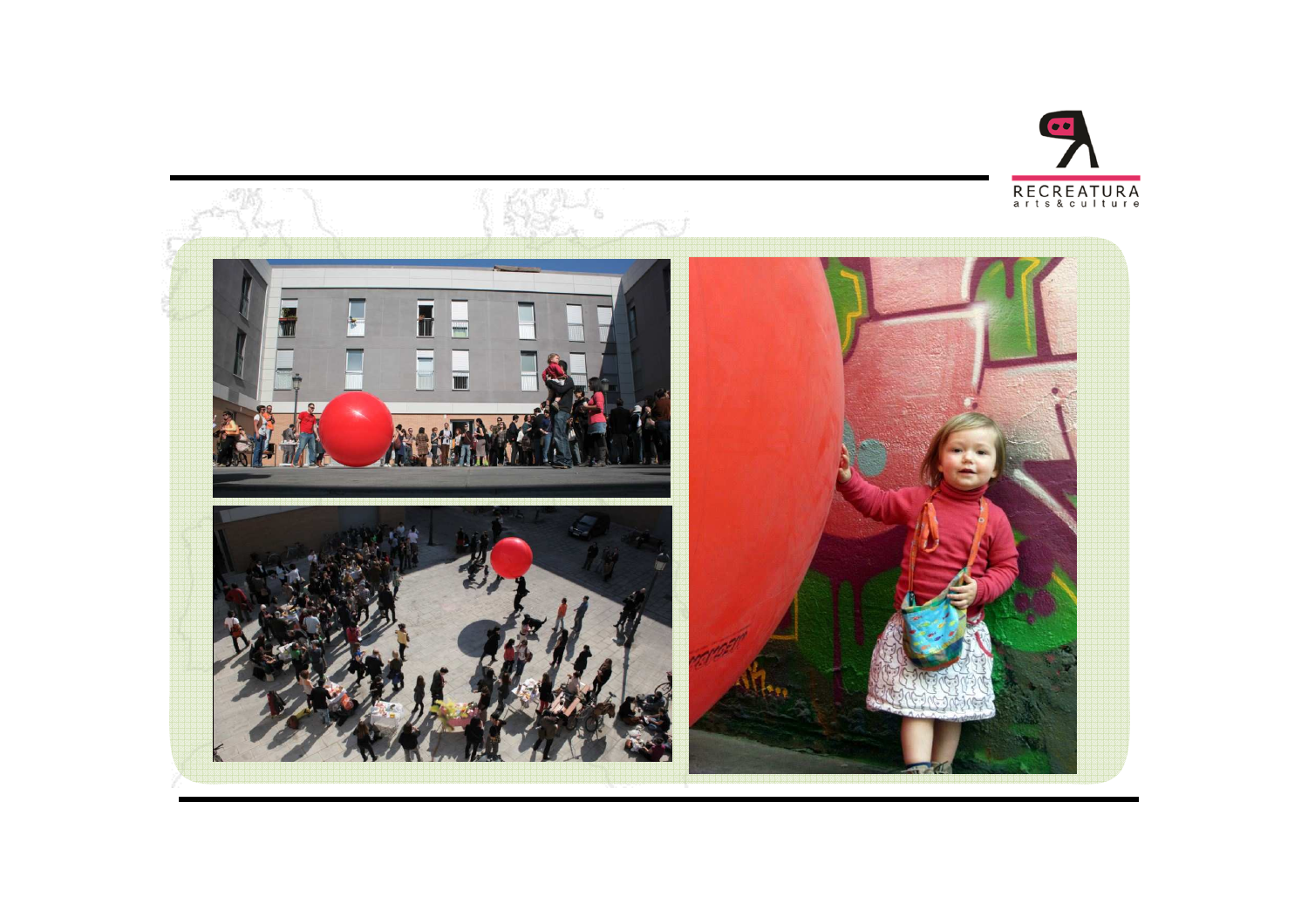

## **IMPRESSIONS FROM VITIN VLC**

#### **WORKSHOP ON GENDER ISSUES**:

● **WOMEN** appear less as volunteers, but they often care about family members.

● **WOMEN** live longer than men, so active ageing applies much more to them, but facing different challenges (health problems; losing their husbands<br>on whom they depended on whom they depended<br>financially and financially and emotionally; higher poverty risks.

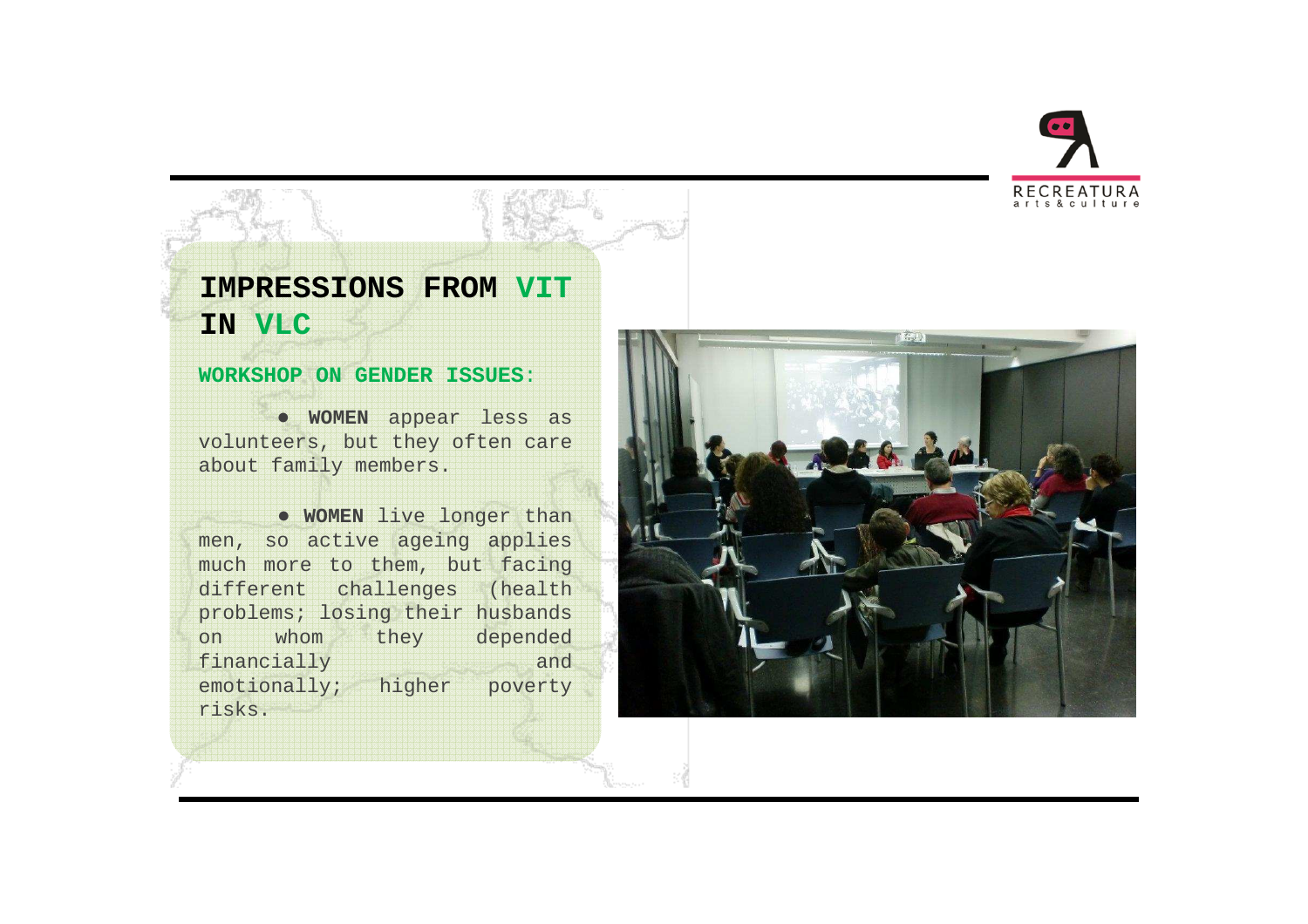



**► COOPERATION** with different associations and initiatives in the neighbourhood of Ayora:<br>ACTIVE INVOLVEMENT IN THE  $INVOLVEMENT$ **CONVERSION PROCESS.**

► Launch of a call for proposals<br>in June 2012 for a co-working in June <sup>2012</sup> for <sup>a</sup> co-working initiative and other ideas how to use the space.

**►** Series of activities in June and July 2012: practical construction workshop with wood; seminar on social economy; midsummer party

**►** More info: www.laciv.org